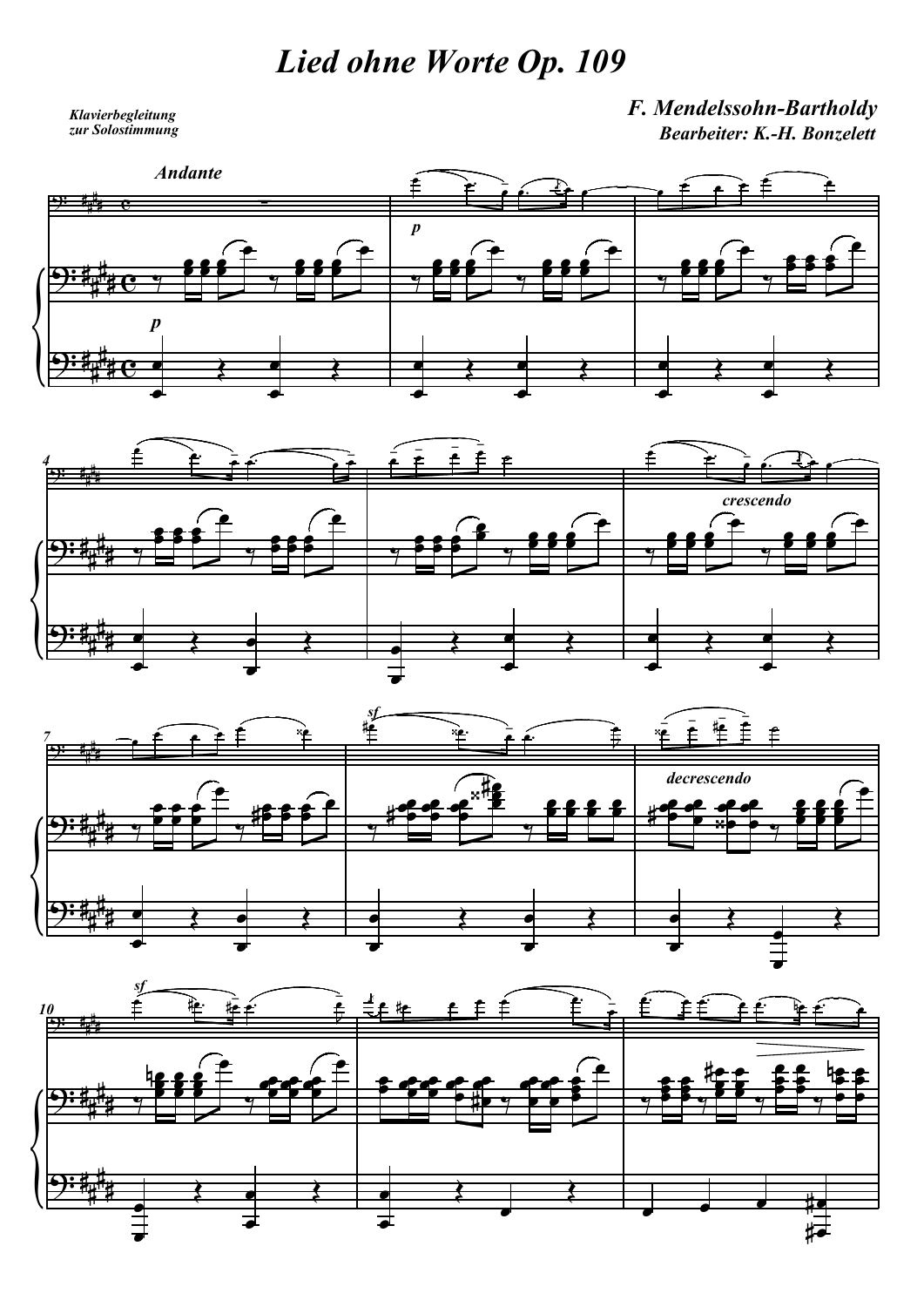





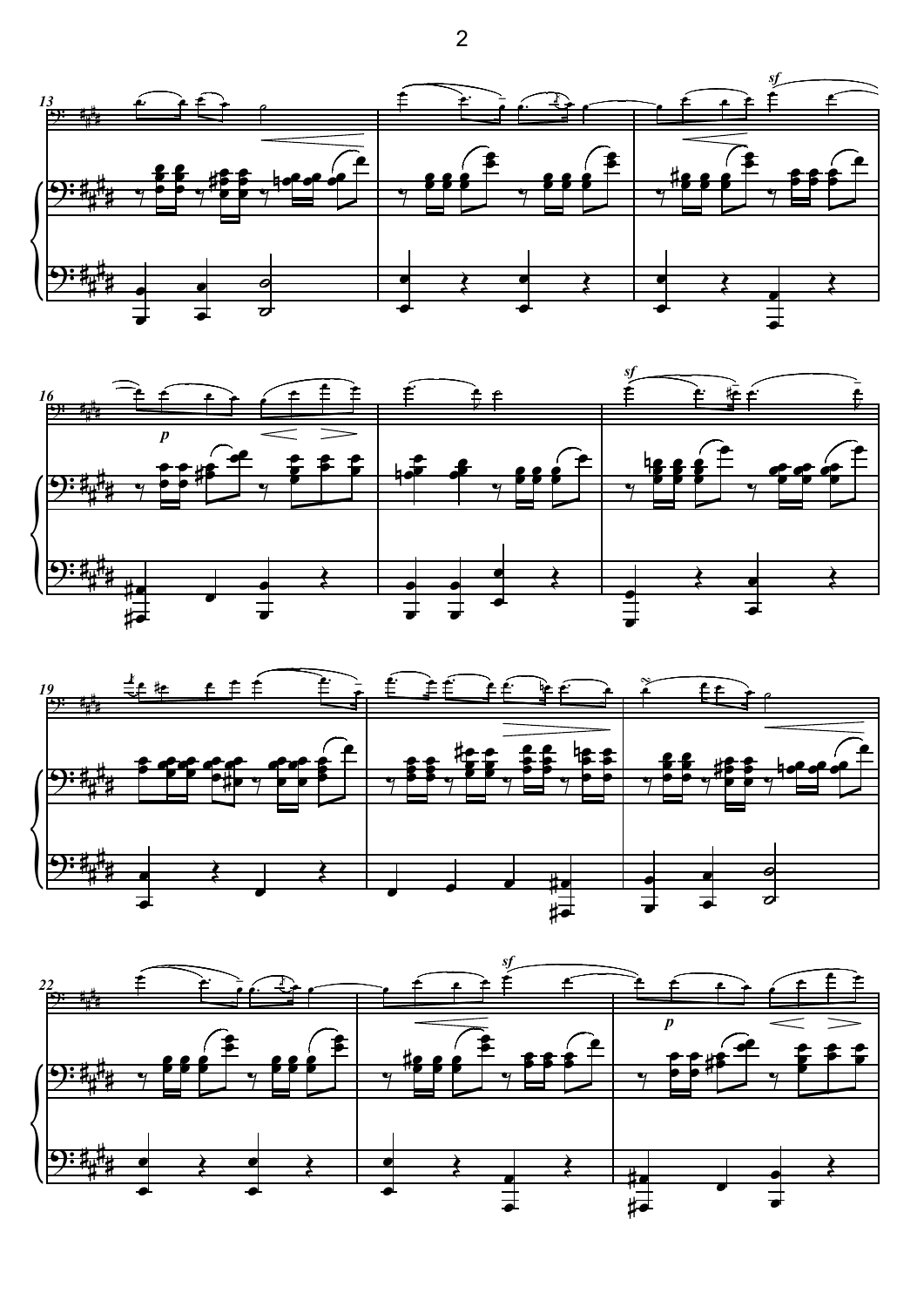





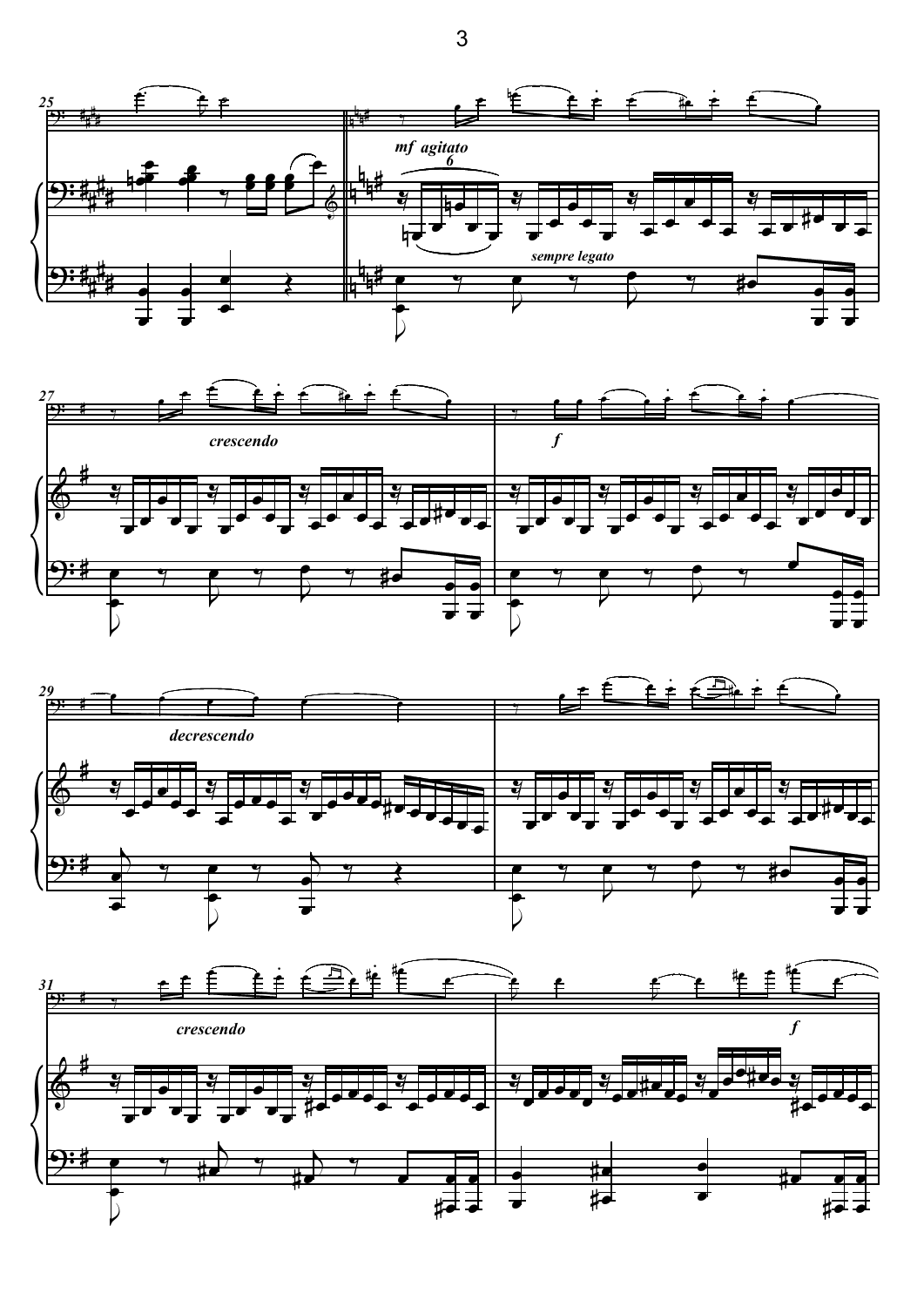







4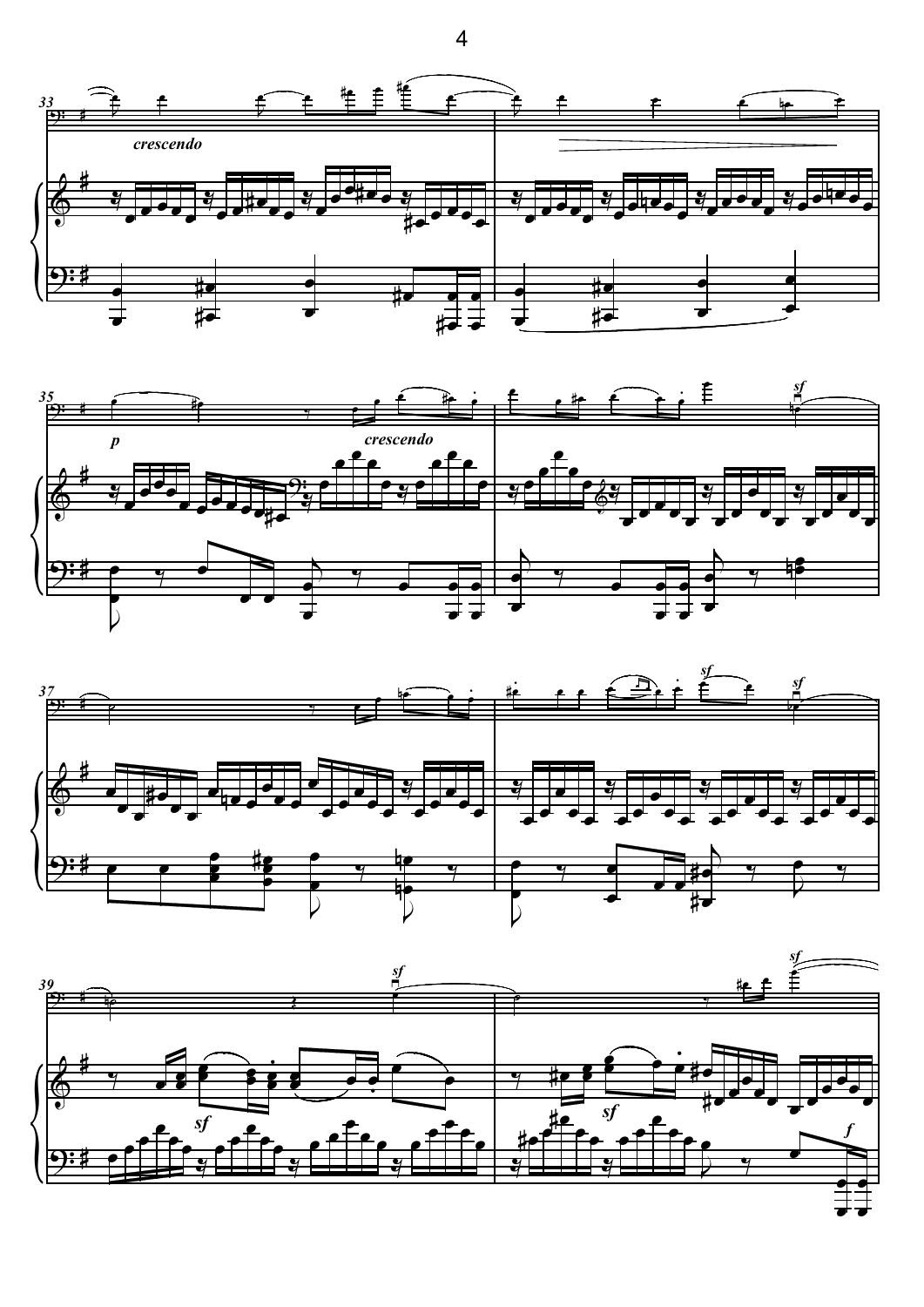







5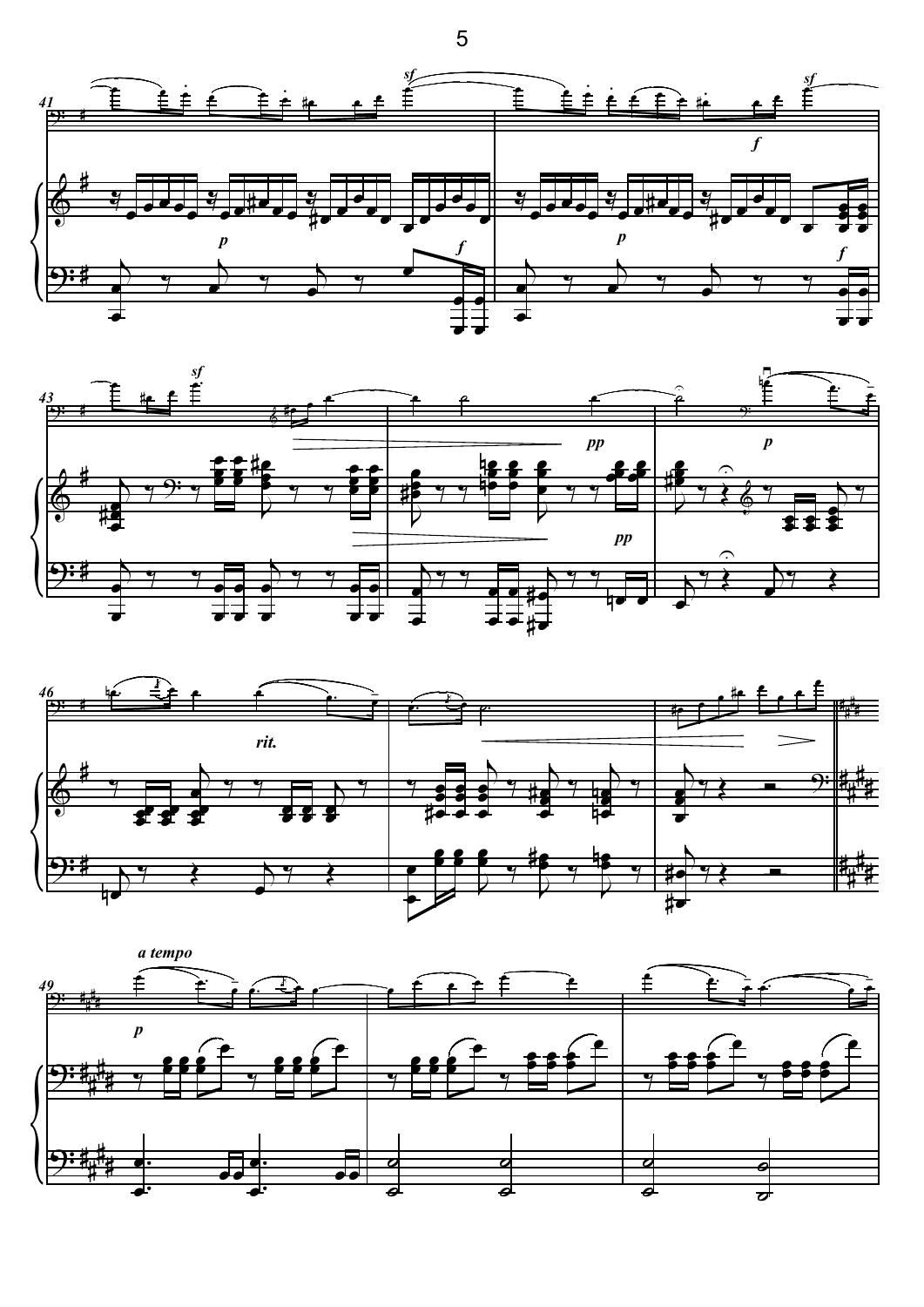







6